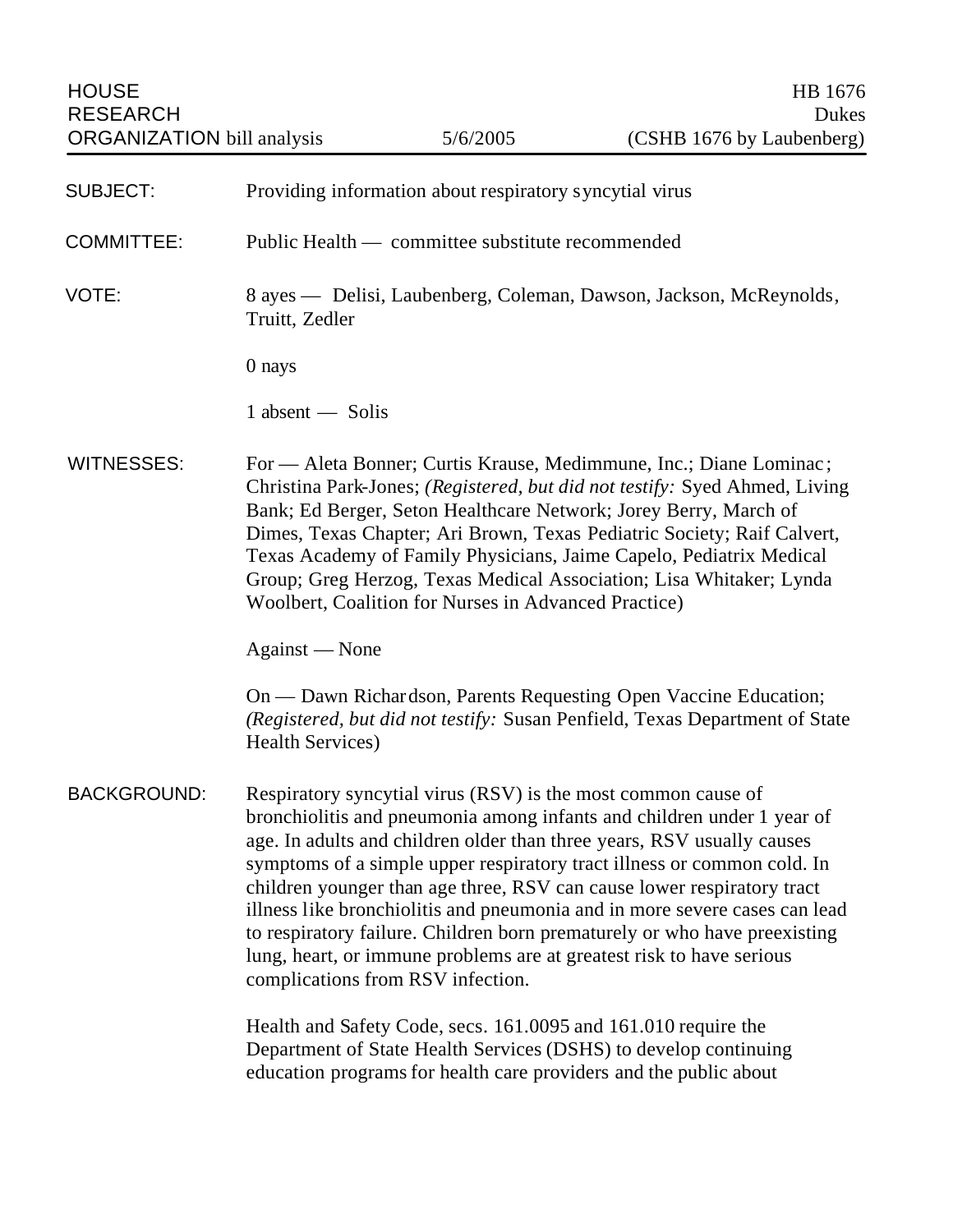## HB 1676 House Research Organization page 2

|                           | immunizations and vaccines and the importance of immunizing children as<br>well as the risks and contraindications of immunizations.                                                                                                                                                                                                                                                                                                                                                                                                                                                                                                                                                                                                                          |
|---------------------------|---------------------------------------------------------------------------------------------------------------------------------------------------------------------------------------------------------------------------------------------------------------------------------------------------------------------------------------------------------------------------------------------------------------------------------------------------------------------------------------------------------------------------------------------------------------------------------------------------------------------------------------------------------------------------------------------------------------------------------------------------------------|
| DIGEST:                   | CSHB 1676 would amend Health and Safety Code, ch. 161, to require the<br>DSHS, in the course of providing information on immunization to the<br>public and providers, to provide information on RSV and the importance<br>of preventative activities for children at risk of contracting the virus,<br>including the prevention of infection in high-risk children.                                                                                                                                                                                                                                                                                                                                                                                           |
|                           | DSHS also would have to provide information on immunization for RSV<br>when a vaccine was recommended and available.                                                                                                                                                                                                                                                                                                                                                                                                                                                                                                                                                                                                                                          |
|                           | The bill would take effect September 1, 2005.                                                                                                                                                                                                                                                                                                                                                                                                                                                                                                                                                                                                                                                                                                                 |
| <b>SUPPORTERS</b><br>SAY: | RSV results in more than 125,000 hospitalizations and about 2,500 deaths<br>each year at an estimated cost of more than \$500 million. Most of the<br>children hospitalized are under six months of age. Fifty percent of all<br>pneumonia occurring in infants is due to RSV. Because there is currently<br>no vaccine for RSV, medical experts recommend that high risk individuals<br>receive a prophylactic therapy that could prevent them from becoming<br>seriously ill after infection with RSV.                                                                                                                                                                                                                                                      |
|                           | Progress has been made in the recognition and diagnosis of this infection<br>but CSHB 1676 would help save lives and prevent suffering because it<br>would require active education efforts on the part of the state to target<br>parents and health care providers with information on prevention and<br>treatment of the infection. The state has a compelling public health interest<br>in raising awareness of prevention and treatment of RSV. It would help<br>prevent high-risk children from becoming so ill from the infection that<br>they required hospitalization, which would save the state money.                                                                                                                                              |
|                           | Other factors, including smoking in the home, crowding in the home, day<br>care, and lower socioeconomic status seem to put children at higher risk<br>for the infection. If parents knew more about RSV, they would know the<br>steps they could take to prevent its spread. Many parents and some health<br>care providers know little about RSV. The parents of many high-risk<br>infants, especially newborns, are not getting information on RSV.<br>Medical experts point to a recent survey highlighting that only one in 10<br>Hispanic and African-American mothers were aware that RSV was an<br>infectious illness that parents of newborn babies should be concerned<br>about. With this bill, when a vaccine was available, a significant number |